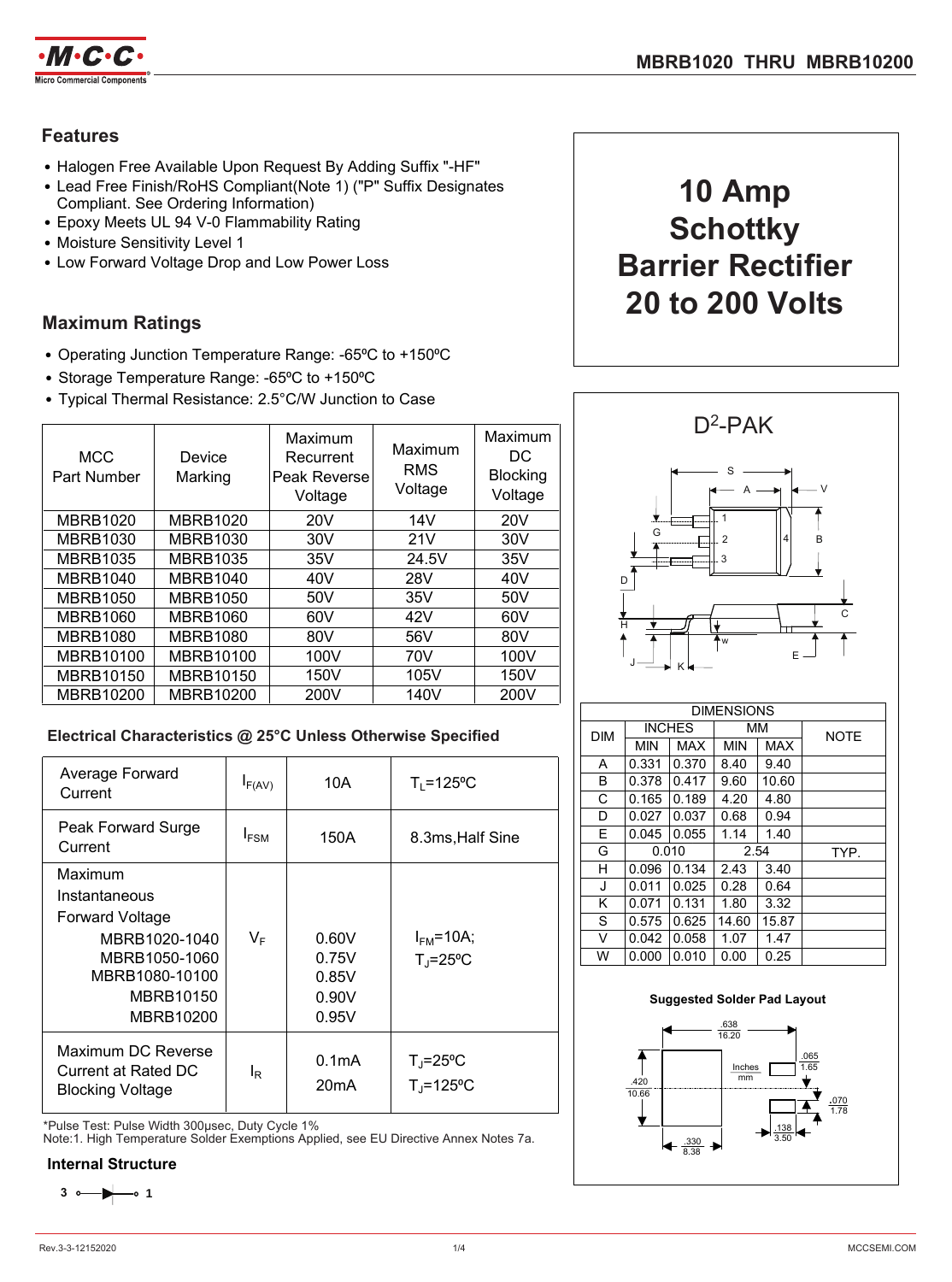

# **Curve Characteristics**











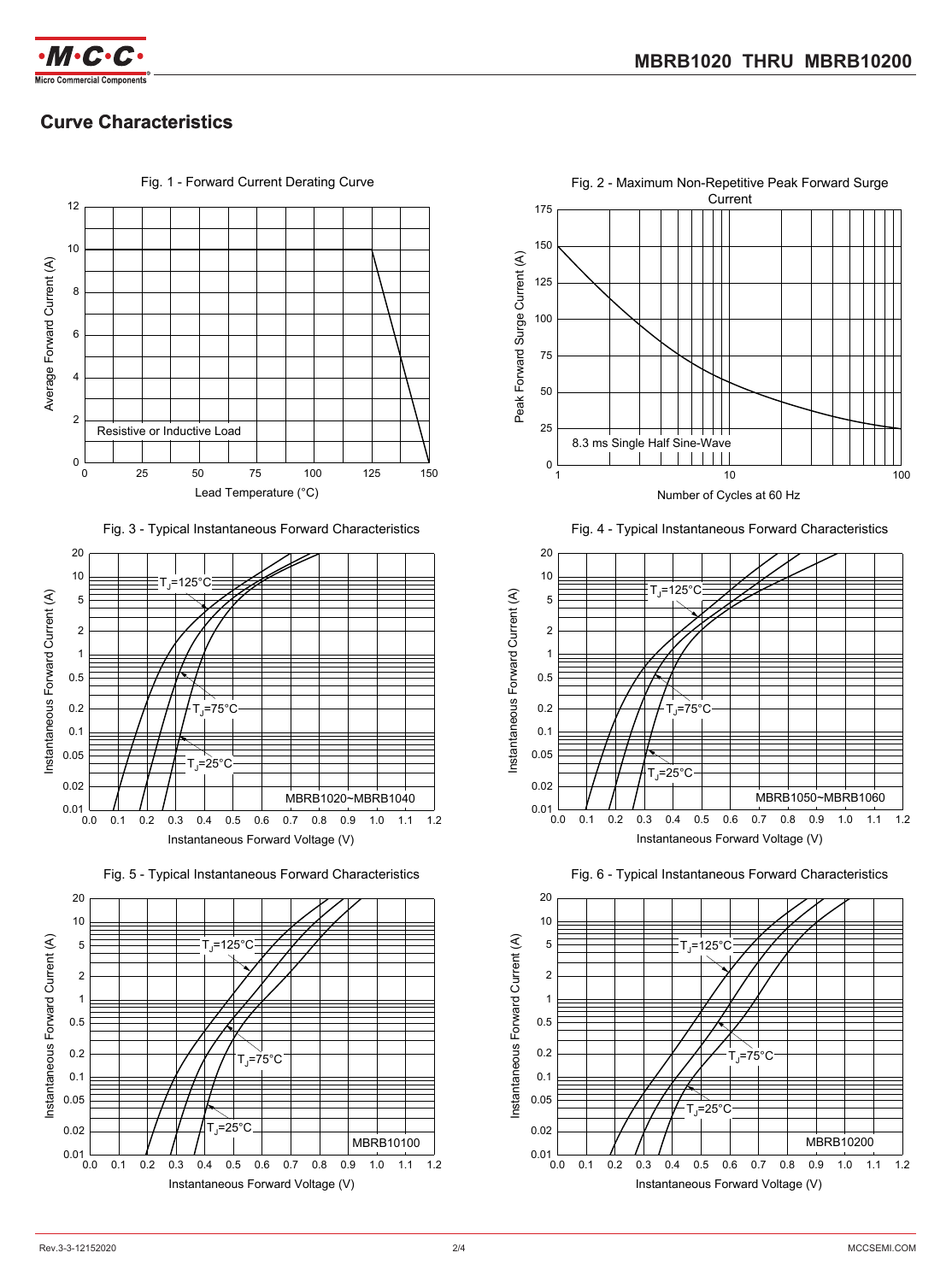



Fig. 7 - Typical Reverse Leakage Characteristics









Fig. 8 - Typical Reverse Leakage Characteristics